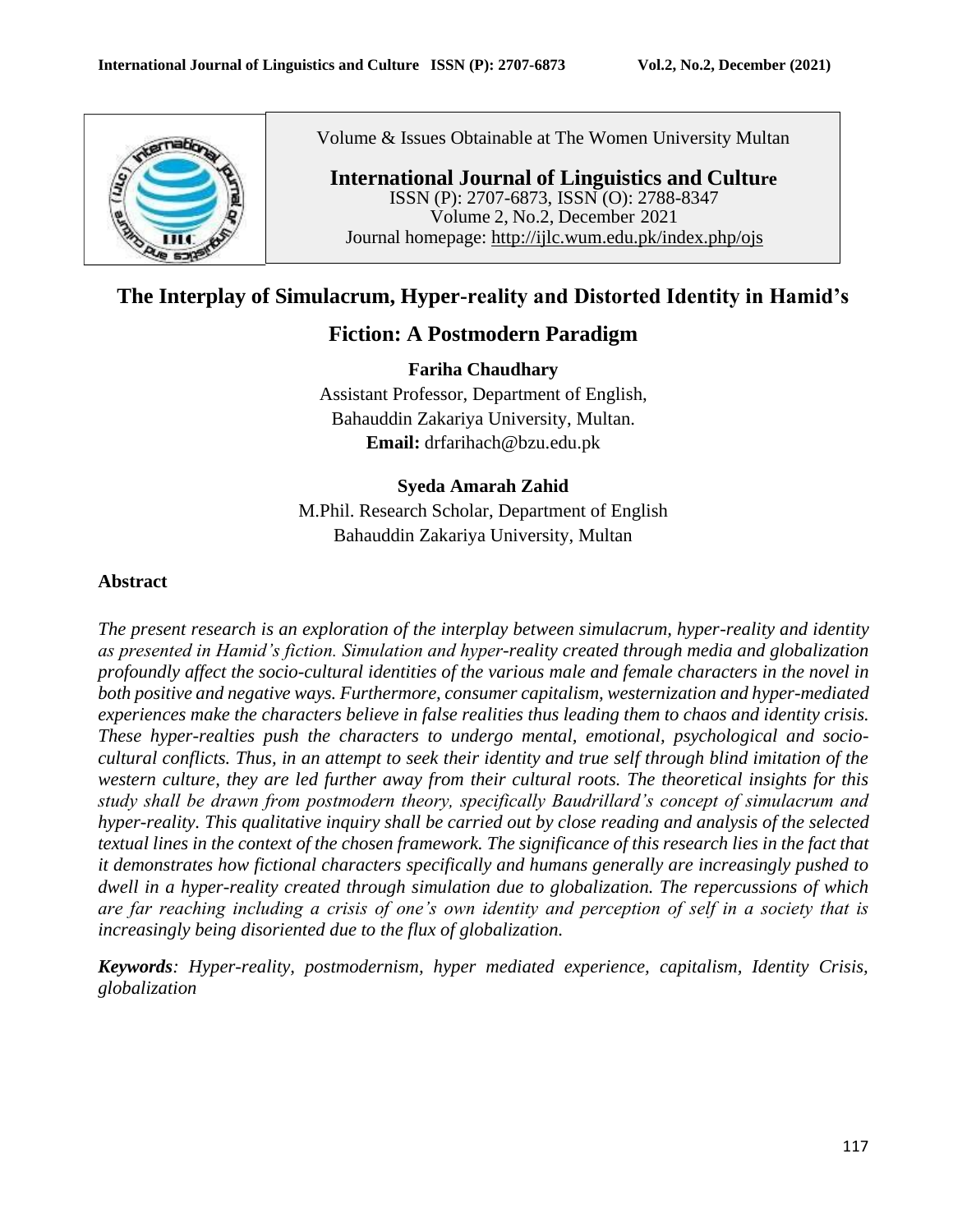## **Introduction**

Hamid's fictional works, including *Moth Smoke* (2000), *The Reluctant Fundamentalist* (2007), *How to Get Filthy Rich in Rising Asia* (2013) and *Exit West* (2017) are based on characters that are hugely influenced by globalization and its inherent ability to draw people into consumerism and indulgence. The fictional narratives and the life trajectories explored in his novels reveal the deeply felt dissatisfaction by the characters who are eager to bring a change in their lives. They are shown to challenge and negate their identities and desire to carve out their own positions in a world that is increasingly engulfed by media, technology and globalization. However, as this paper will demonstrate the media backed hyper-real simulacrum of a posh and modern life that these characters hanker after actually leaves them in deeper crisis and meaninglessness.

*Moth Smoke* (2000) demonstrates the life of the main character Daru who falls in love with his best friend's wife Mumtaz. The characters become the victim of clash of cultures that brings annihilation for them. His second novel *The Reluctant Fundamentalist* (2007) depicts the life of the main character Changez who is trapped between two worlds that are entirely different with each other. Two worlds here refer to eastern and western part of the world. This novel gained immense popularity due to its unique treatment of 9/11 incident. Hamid tries to bring the harmony between two different worlds by involving the reader to let go of their false assumptions about each other. His third novel *How to Get Filthy Rich in Rising Asia* (2013) is written from second person point of view who leads the protagonist 'you' on the journey of becoming rich and wealthy. The protagonist reaches to the heights of entrepreneur from just being a DVD seller through swift transitions in his life. The protagonist 'you' falls in love with the 'pretty girl' in his teenage but she leaves him to pursue her career as a model and actor. They become the victim of hyperreality due to massive proliferation of media images.

His fourth novel *Exit West* (2017) has a very intriguing story about the life of migrants. He mixes the real and fiction in his work to give a tint of fairy tale magic. Nadia and Saeed are the main characters who meet in the university and soon become acquainted with each other. Nadia is a bold lady who wears black robe, lives alone in a flat, works in an insurance company and rides a motorbike. She challenges all the metanarratives of patriarchy in her life. Saeed is a humble character who works in an ad agency and lives with his parents. The story is set in unnamed country where the situation is getting worse day by day due to war inflicting threats. Nadia and Saeed travel through magical doors to different parts of the world where refugee camps are installed. Magical doors become the source of global entry and exit.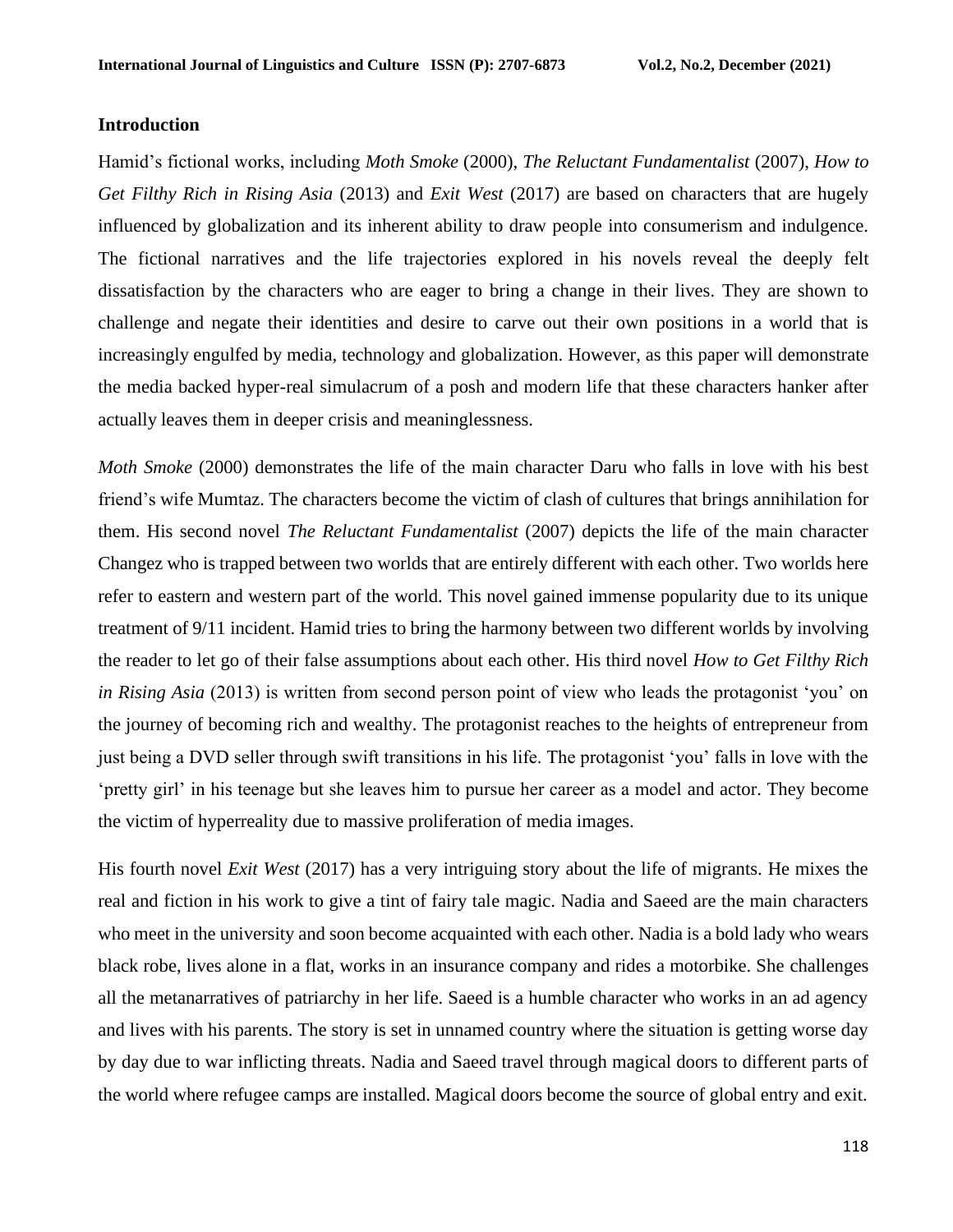In the times of war, they are only connected through mobile phones. In their refugee camps, Nadia contacts her acquaintances through social media. Hamid shows how characters are immersed in their cell phones that affect their real life. They prefer digital life over real life.

All the male and female characters in the above-mentioned novels are shown to be in some sort of conflict relating to their identities. They are unhappy with their present conditions and desire to bring a change in their lives economically, socially and psychologically. Daru years to become a part of Lahore's elite class and believes that in order to be truly happy he needs to have a Pajero like his rich friend Ozi. Similarly, Mumtaz wants to break free from the dull married life and motherhood which she feels are emotionally draining her. Changaze in *The Reluctant Fundamentalism,* is pushed into identity crisis as he fails to assimilate in the American society. His self and identity undergo a huge challenge and crisis as he becomes the victims of hate crimes as after 9/11. The pretty girl and the male protagonist in *How to Get Filthy Rich in Rising Asia*, are mesmerized by the competition of money making, fashion, beauty and glamourous city lives as depicted through media. The change that these characters desire to bring in their lives is mostly an inspiration of media-created hyper-reality and simulacrum which results in, as will be demonstrated in the analysis section, delusion, misery and alienation. These characters seek refuge in hyper-created realities and this dwelling in the simulacrum leads to identities that are unstable, ambiguous and distorted.

# **Literature Review:**

Baudrillard's ideas of simulacra, simulation and hyper-reality basically stresses that the constant bombardment of images by the media shapes our perceptions of reality in such a way that it seems authentic and real when in reality they are just simulated and fake. According to Antony and Tramboo (2020), Hyper-reality has pervaded every field of human existence including, art, literature, media, politics, architecture, so much so that the "consumers are confused with realities and artificialities" (p.3315). Ucar (2008) in his study of Paul Auster's *Timbuktu* analyzes the novel in the light of Baudrillard's concept of simulation and hyperreality. The difference between real and imaginary, truth and false, signifier and signified has collapsed. Identity itself has lost its meaning so it has become impossible to define someone's identity. Every character enters into a world of simulation to create their own individuality. The main character Willy in *Timbuktu* tries to copy American boys to change his identity. He tries hard to convince himself that the parents were not his real parents. He attempts to simulate being an American but his upbringing by his parents was a hurdle in his wish. Willy accepts the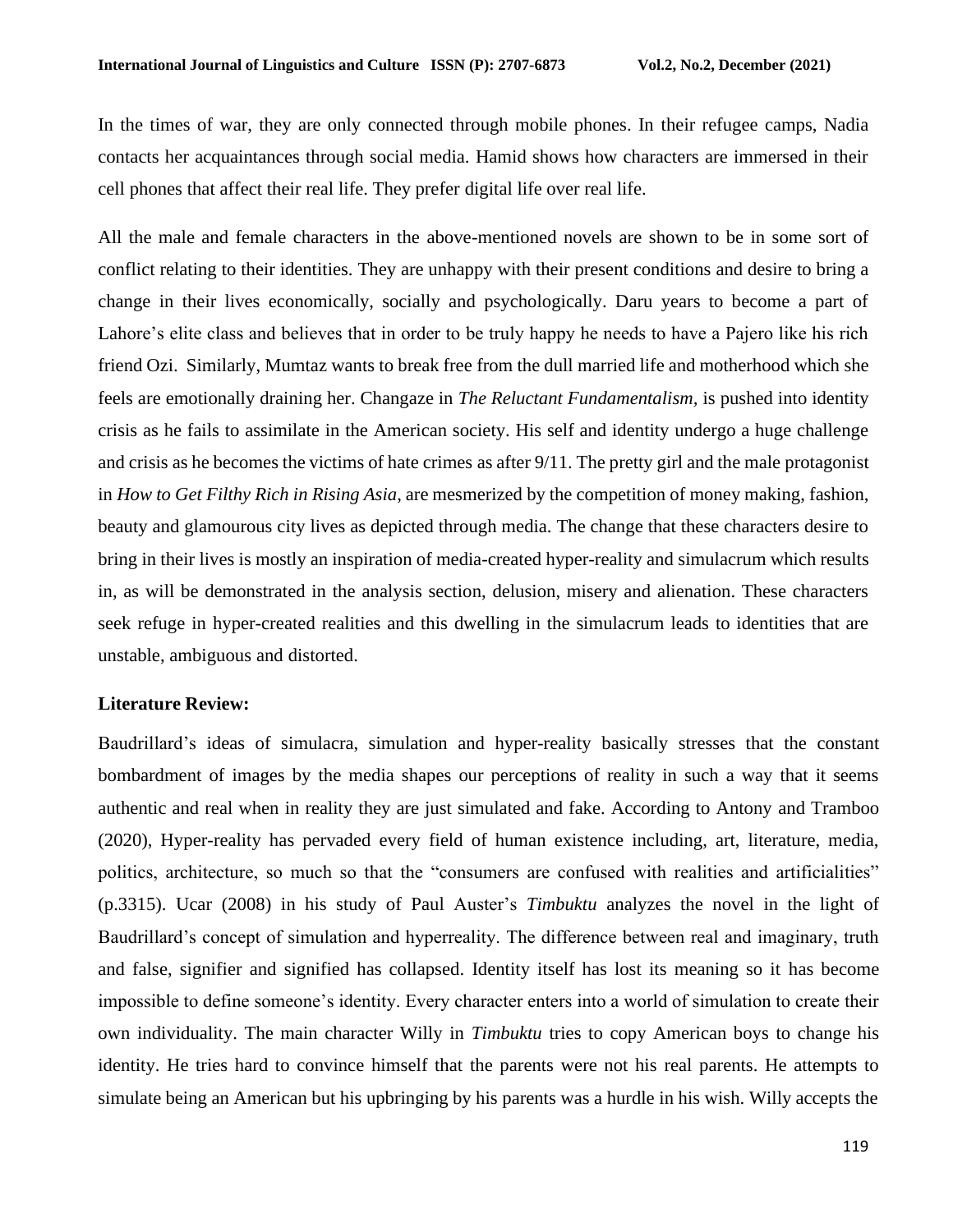influence of media technology that compels people to follow the trends set by western societies. He becomes submerged in hyperreal world that he forgets his own real self.

In another study, the researcher Liktor (2012) studies Don DeLillo's two novels *White Noise* and *Players* by employing the theories of Baudrillard, Lyotard and Jameson. The study outlines the main causes of sociocultural condition in which consumerism, technology and mass media brought the change in the contemporary society. American culture is widespread in the world due to media technology. In the novel, characters are presented as emptied beings as they lack authenticity. Jack is shown as a hollow being devoid of empathy and sympathy and this is shown through his relationship with his five wives. De Lillo in his novel also gives the impression that reality in its true sense does not exist. Disasters that are shown on T.V are just simulations that has no contact with reality.

Shabrary and Hemmat (2019) study the novel, *A Scanner Darkly* by Philip K. Dick. Dick constructs the world that is saturated with media images and media technology. This study incorporates Baudrillard's concept of simulation and hyperreality to analyze the portrayal of hyperreal world. People create their realities by following media technology. His novel revolves around the effects of technological commodities that has made the lines between real and fake disintegrated. Due to the disappearance of reality and truth, personal identity is shattered.

Yazdizadeh (2018) examines Heller's *Catch-22* by applying Baudrillard's notion of hyperreality and simulation. Characters in the novel are allotted different high army ranks such as General, Lieutenant, Major but their appearances and behavior are quite childish. This rampant childishness of characters eclipsed American image centered society. The main character, Yossarian is afraid of flying missions so he fakes his illness. It is hard to find out if he is really ill or not because simulators do not identify if symptoms are artificially produced or not. Yossarian does not conform to patriotic sentiments and moral values. He challenges justice, heroism and patriotism through hyperreality. He internalized hyperreality and embraced it as his reality that worsens his paranoia. He takes full advantage of precession of simulacra and cancels a dangerous mission.

Moin and Qasim (2015) have analyzed *Moth Smoke* by using Baudrillard's theory. This article highlights the role of media that has inculcated hyperreality in the minds of the people to regress the meaning of reality. Western media creates a hyped atmosphere that leads the way to chaos and unrest in the characters. Aurangzeb ignores the reality of his life and considers his money and luxuries more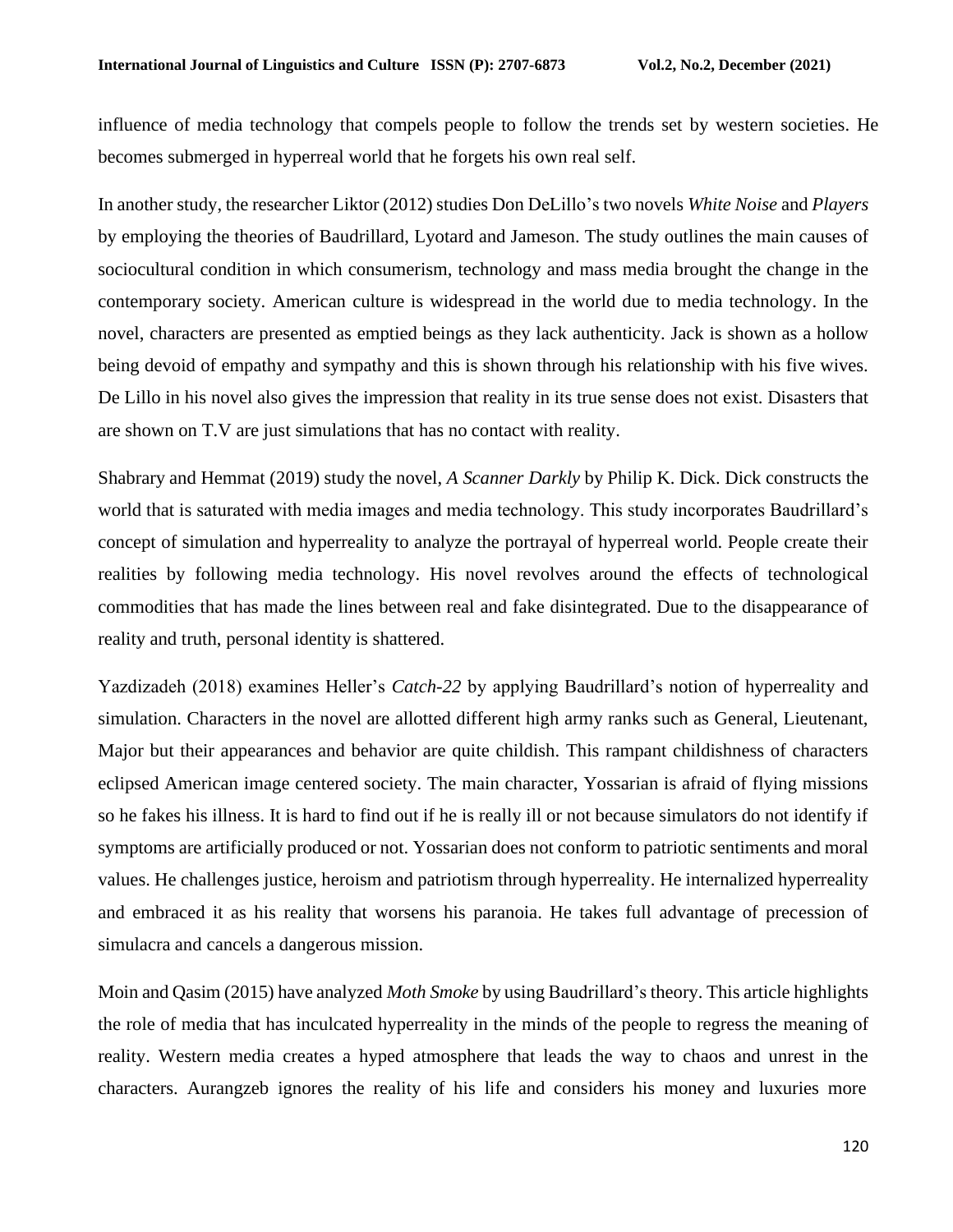important. His cash and Pajero do not only signify wealth but give him high status and respect. Material things are preferred over moral, social and cultural values due to the obsession with consumer goods.

All of the above-mentioned studies from the researchers show the impact of simulation and hyperreality on the lives of different characters in a different way. All of these studies bring into light that how postmodernism is changing the outlook of the people in the contemporary society. All the actions and thought patterns are influenced by the consumption of media images. This present study will look deeply into the evolving identities of main characters in Hamid's novels who are under the huge influence of media and technology.

### **Theoretical Framework:**

Jean Baudrillard (1929-2007) is a cultural critic who studies the relationship between reality and its representation in the contemporary society. He is one of the famous writers of postmodern age who emphasizes on the study of culture and media. In the early days of his career, he was influenced by Marx's ideas of political economy and Barthes's concept of Semiotics. Later on, he deviated from Marx to develop his own theory of hyperreality in which images have become more real than the physical reality. He criticized consumerism and capitalism in his work that are the true causes of collapse of cultural values. He also mentions that media has altered the realities and is erasing the distinction between gender, race and class. Media images are consumed by people and this consumption of media images and signs leads to simulation. Simulation has no contact with reality and this is called simulacra. Baudrillard wrote many books to present the reality of consumerist society but his famous books include *Simulacra and Simulations* (1994), *Simulations* (1983), *America* (1986) and *The Consumer Society: Myths and Structures (2016)*

This present study focuses on explaining his concept of simulacra, simulation and hyperreality from his major works. In postmodern world, it is necessary to decode signs, symbols, codes and images to derive the meaning. Humans have lost contact with each other and have formed a strong relation with objects. New trends in the postmodern world have given consumers new meaning as the consumption of particular things gives them a sense of distinction and superiority over others. Baudrillard's work focuses on the consumption rather than production. He also talks about the influence of media that is molding cultures, and has induced never ending desires in a person. Needs of the consumer have taken a backseat as it is only about satisfaction that commodities bring for them. He opines that freedom of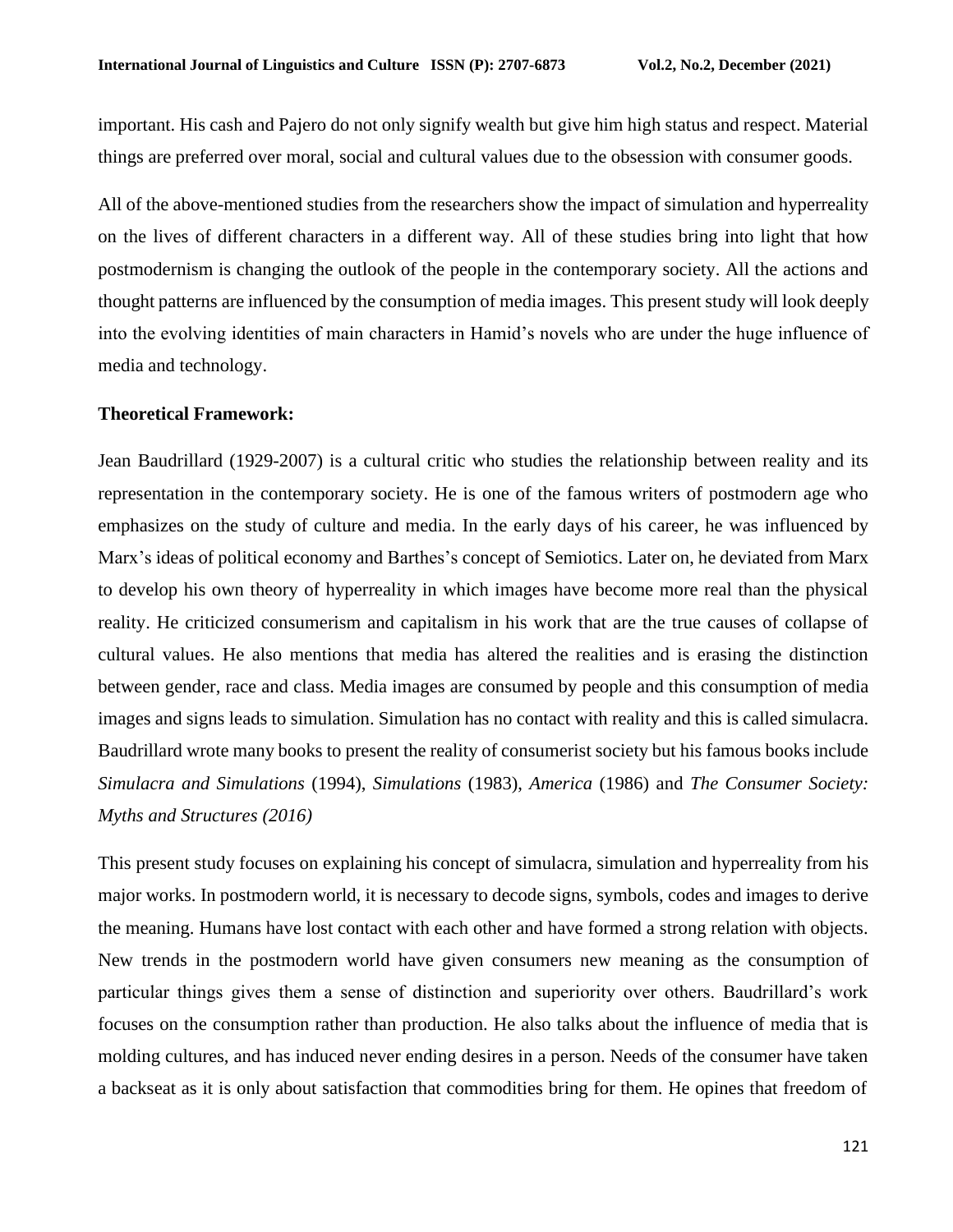choice does not exist in the hyperreal world as all the choices are under the huge influence of media technology. The decision of a consumer depends on the consumption of advertisement. As it is rightly mentioned in Baudrillard's work:

"You never consume the object in itself (in its use value); you are always manipulating objects (in its broadest sense) as signs which distinguish you either by affiliating you to your own group or by marking you off from your group by reference to a group of higher status". (Baudrillard, 1989, p. 62)

*Moth Smoke perfectly describes the same situation in which the main character Daru wants to have* luxurious objects such as A.C and Pajero to have a status symbol in the society. Ozi owns all the luxuries in his life so he was respected and powerful. The entire focus is on the possession of commodities that symbolize wealth and status. Baudrillard's writing centers around the hyperreality and simulation. He calls postmodern age as an "age of simulation" (1983, p.4) as it is almost impossible to discern reality. People experience only created realities through the powerful effects of media technology.

# **Simulacra, Simulation and Hyperreality:**

In the age of postmodern, it is difficult to stick to one reality. Reality in its true sense does not exist. Baudrillard (1994) describes reality as fictional and fairytale as it has become impractical to set apart real and fake. The conventional definition of reality looks for objective existence and it includes the interplay of signifiers and signified to render meaning. The concept of signifier and signified has lost its value due to pluralistic point of views that generate multiple realities. The difference between real and unreal is faded out as there is no clear distinction between the things where one begins and the other ends. This condition is referred as hyperreality. It is hard to distinguish a reality from a simulation of reality due to highly technologized world.

Simulation bears no relation to the real image and copy. In the world of massive proliferation of images, it is difficult to draw the boundary between real and copy as both implode with each other. Simulacra is an image with no original. Media technologies are the main source of altering our perception towards reality by presenting things that do not have any connection to reality. Media constructs realities by using special effects that make people unable to distinct between real and illusion. Luxurious life style, glamorous and enhanced looks have a huge impact on people's mind. Media encourages people to pursue their materialistic goals. False sense of satisfaction is achieved by following the ideals shown on T. V. Fabricated reality motivates people to act and feel in a certain way. Media constructs ideologies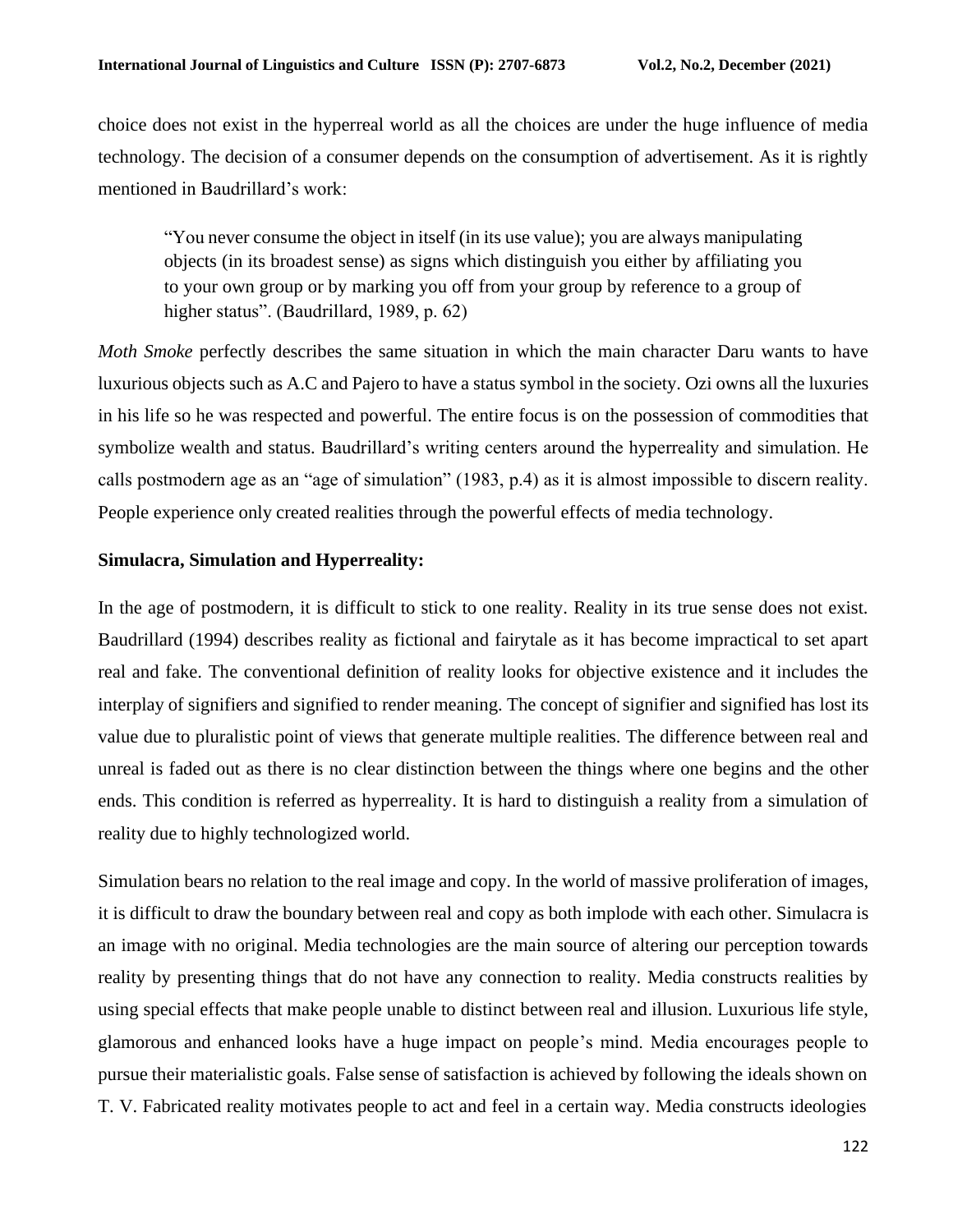to direct people's thoughts and actions. Virilio (1991) calls it a "crisis of representation" because it has become so difficult to recognize the difference between object and its image.

In the postmodern world, it does not matter what is real. The only thing that matters is how the thing is presented to invoke the audience's attention. Baudrillard defines hyperreal as more than real. The experiences or realities that are caused by media technologies are more intense and thrilling than real life experiences. Signs, images and codes of hyperreal world regulate thoughts and actions in contemporary society. Hamid's characters become the victim of consumerism, capitalism and globalization. They consume media images that fabricate their reality. They consume false version of reality as real and gets trapped between religion, culture and world of technological images. He presents his characters in the perplexed state of consciousness in which they are unable to distinguish between what is real and what is not real.

#### **Analysis:**

### *Moth Smoke:*

Baudrillard is of the view that in the postmodern world, there is no singular reality or truth. Hamid's novels also do not stick to one singular reality but presents egalitarian plurality. Characters in *Moth Smoke* are under the influence of globalization and consumerism develop deceptive and baffling identities. Ozi, Daru and Mumtaz are trapped in the world of images and they see nothing outside this technological world. They live with gadgets that carry symbolic meaning as their lives become hollow and machine driven. Human emotions such as love, trust, pity, respect and responsibilities have lost their true meanings for characters in *Moth Smoke* who only relate to each other for seeking temporary relief and enjoyment. Ozi loses interest in his childhood friend Daru and does not even hesitate to falsely accuse him of the accident that he commits. Mumtaz also shows self-centered tendencies for whom duties such as mothering and nurturing her own child seems unnecessary and demanding. Hamid's characters do not feel the need of human relation and seem too occupied by the obsession of the materialistic things that is shown in the start of the novel as Daru goes to Ozi's home for the first time, "Access obtained, I cruise down a driveway too short to serve as a landing strip for a gateway plane, perhaps, and pass not one but two lovely Pajeros" (*Moth Smoke*, p.10). This is clear evidence that simulation and virtual reality have surrounded the human beings. These luxurious objects catch the attention of Daru and compel him to go after them at any expense. Hamid criticizes global capitalist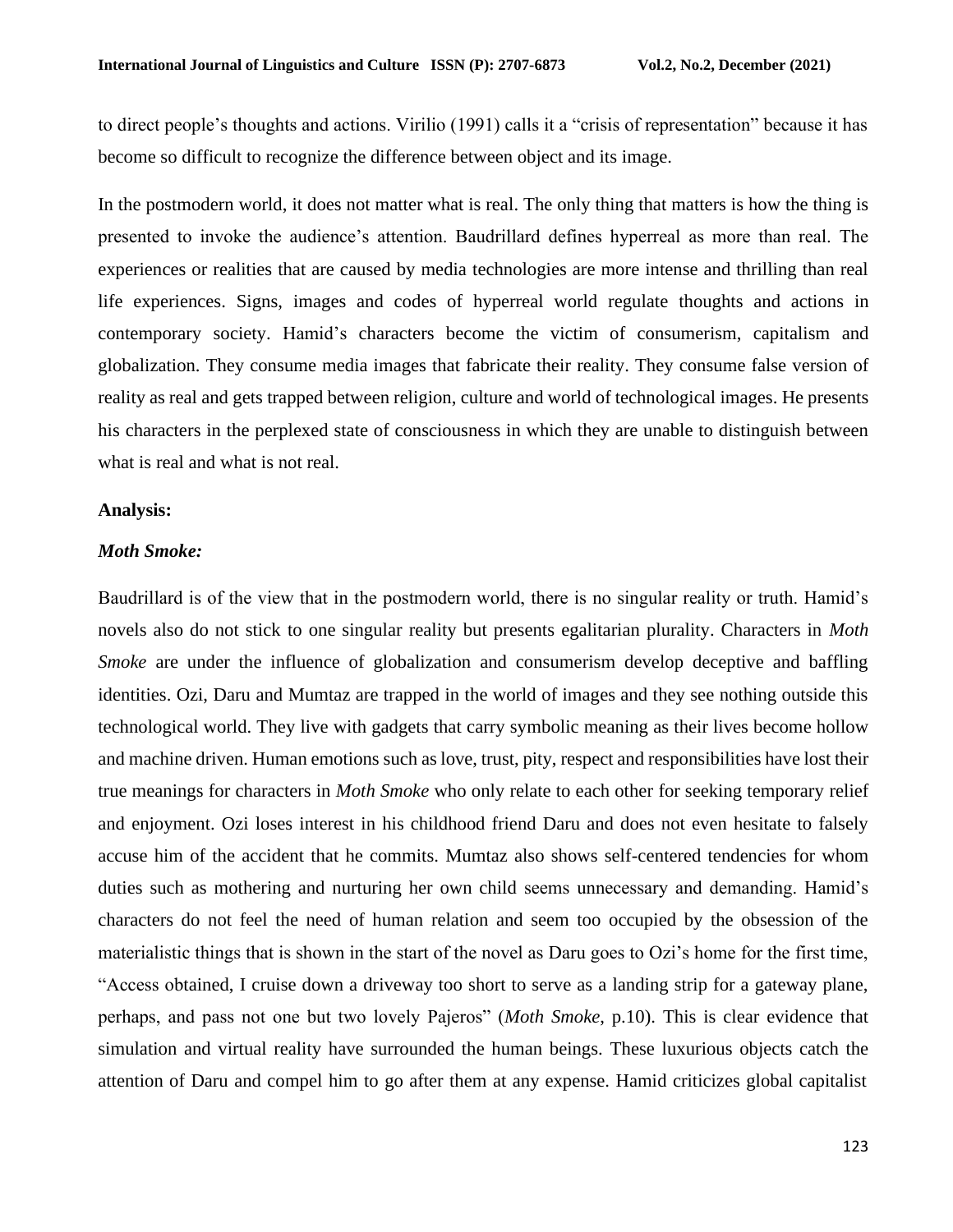system as it does not help common man to lead a prosperous life. Characters in the novel act like false copies of westerners. They are involved in all the forbidden activities such as dancing, drinking and drugs. Daru also describes his feelings when he is in the party, he calls it "a vision of paradise" (p.99). In other words, they are miserably intoxicated by this environment of images, symbols and signs that they lose sense of themselves and the true value and meaning of life.

Hamid shows how these signs and images give power to the people. Ozi owns Pajero so police do not feel the need to stop him. Daru was not allowed in the party just because he had Suzuki. He was on the mercy of Ozi's request to make an entry in the party. He describes the scene as, "The deep thuds of the Pajero and Land Cruiser, the nervous cough of my Suzuki" (ibid, p.98). These materialistic commodities hold significance as they have a sign value. Baudrillard opines that sign value holds more importance than use value and exchange value as it heightens the social status. Ozi does not care about fulfilling the emotional needs of his wife as he thinks that women only care about cash.

Characters are so lost in their hyperreal world that they are unable to find solace in religion. They have lost their connection with religion and are immersed in technological commodities. Daru is either lost in watching T.V or in the thoughts of Mumtaz. He even sells hash to school going kids after becoming jobless. He criticizes media images in which smoking is glamorized. Smokers are shown as cool dudes that gives false sense of reality about the harmful effects of smoking on health. Media has stirred people to adopt a better lifestyle. In the persuasion of western living style, characters are caught in the conflicting situation. Daru and Ozi were like brothers, but Daru does not feel content about his financial condition. His persuasion towards gaining materialistic commodities puts him in trouble. He was unable to get financial freedom like Ozi had. He gets involved in robbing the money. This shows that moral values are on the decline. Hamid questions the existing societal value where everyone's focus is to get power, money and elevated social status.

Globalization has not only brought drastic changes in the identities of male characters but it has the same impact on the identities of female characters. The continuous bombardment of liberal western figures in media has led to the modification of cultural values. Women in Pakistan are amazed by the western portrayal of females that resulted in the rapid increase in financial independence. Cultural and religious values are on the compromising situation. Female characters under the influence of sexually liberated western people follow the same lifestyle. They challenge the existing traditional institution of sexual regulations. They now consider the traditional role of marriage as crushing as it is a hinderance to live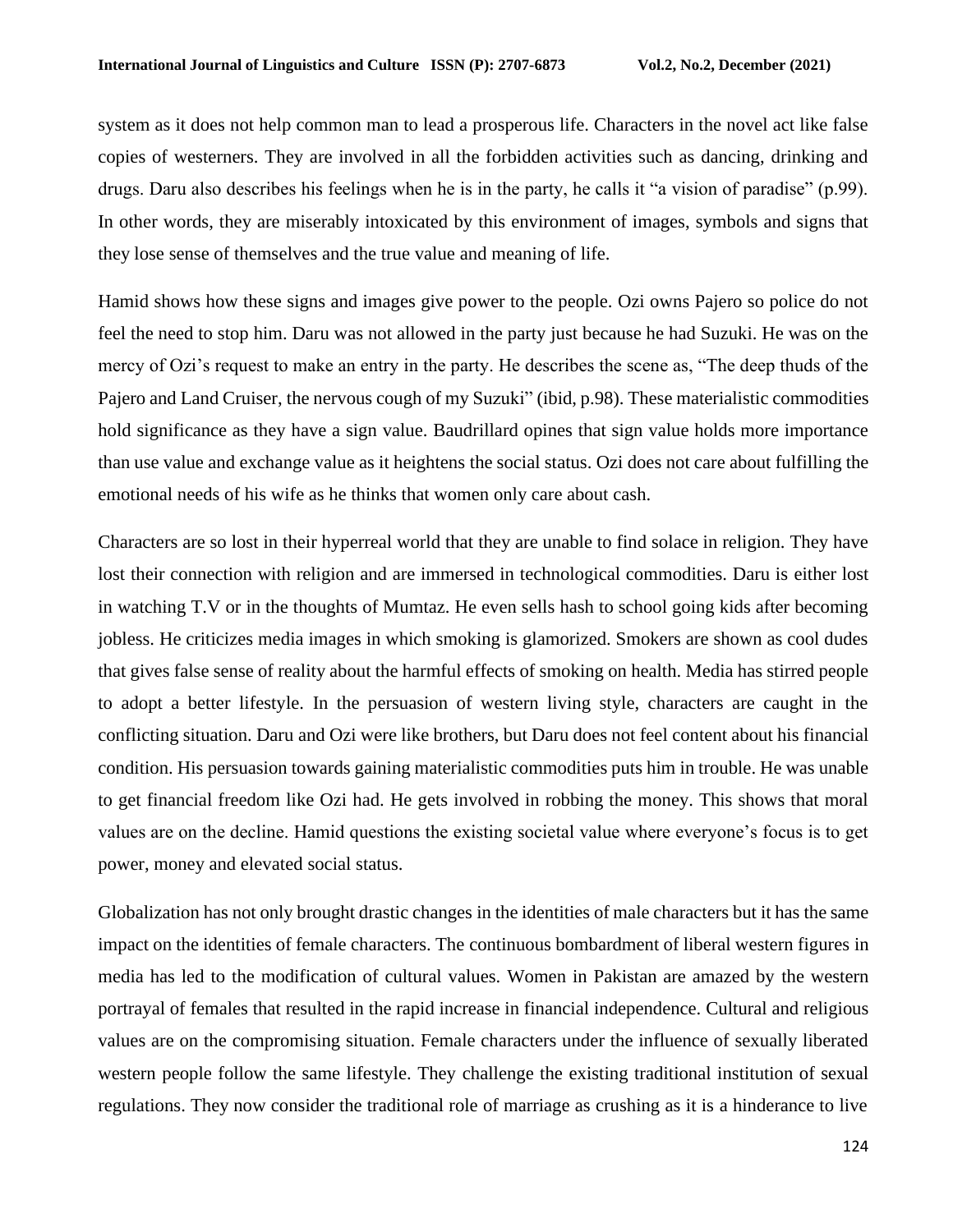their lives according their potential. Mumtaz in *Moth Smoke* is a bold character who lives her life according to her own will. She does not conform herself to the boundaries of sacred relationship of motherhood and wifehood. She wanted to explore her sexual freedom early on in her life. She loses her virginity when she meets Ozi. Later on, she marries him but gets involved in extramarital affair with her husband's friend Daru. She feels like nothing can cage her freedom. She lived first half of her life in America. After moving to Pakistan after marriage, she gets trapped into two different social, cultural, moral and religious worlds. These two worlds that are poles apart with each other create a problematic situation for her.

Mumtaz feels relieved when she gets a nanny for her son Muazzam. She feels burdened while doing household chores. She says, "at least Muazzam's nanny was a blessing. For the first time…he wasn't completely dependent on me and that was liberating" (*Moth Smoke*, p.193). It's not only that she finds relaxation from mothering duties as liberating but she finds her working as a journalist as liberating and healing for herself. She says, "And the more I wrote, the more I loved home. I was back, I was finding myself again… Childbirth had hurt me inside, and I was finally starting to heal" (ibid, p.196). She creates a hyperreality for her when she starts working as a journalist under a pseudonym to mask her true identity. Moreover, she also says, "my affair with Daru was, at first at last, the most liberating experience I have ever had" (p.195). Her sexual freedom brings more chaos than she expected. She does not only destroy Daru's life but also leaves her family in order to find her real self.

### **The Reluctant Fundamentalist**

We live in a digital world where every tiny news is sensualized to grab the attention of the audience. In this novel, Hamid talks about the tragedy that brought America to its knees. He challenged all the existing 9/11 narratives that were solely based from western point of view. He presented the same incident through a different perspective in which Americans were not shown as victim. Through his novel, he criticizes the homogenization of western point of view in the world. He does not accept the American exploitation of common people through media. Media is a powerful source of spreading information. Informational discourse is controlled by powerful countries. America shows the world what it wants to show. Media never truly presents the true factual story but adds up some spice to make the story look thrilling and exciting for the audience. Changez also becomes the victim of economic globalization in the novel. The novel shows the emptiness and hollowness that Changez feels in the most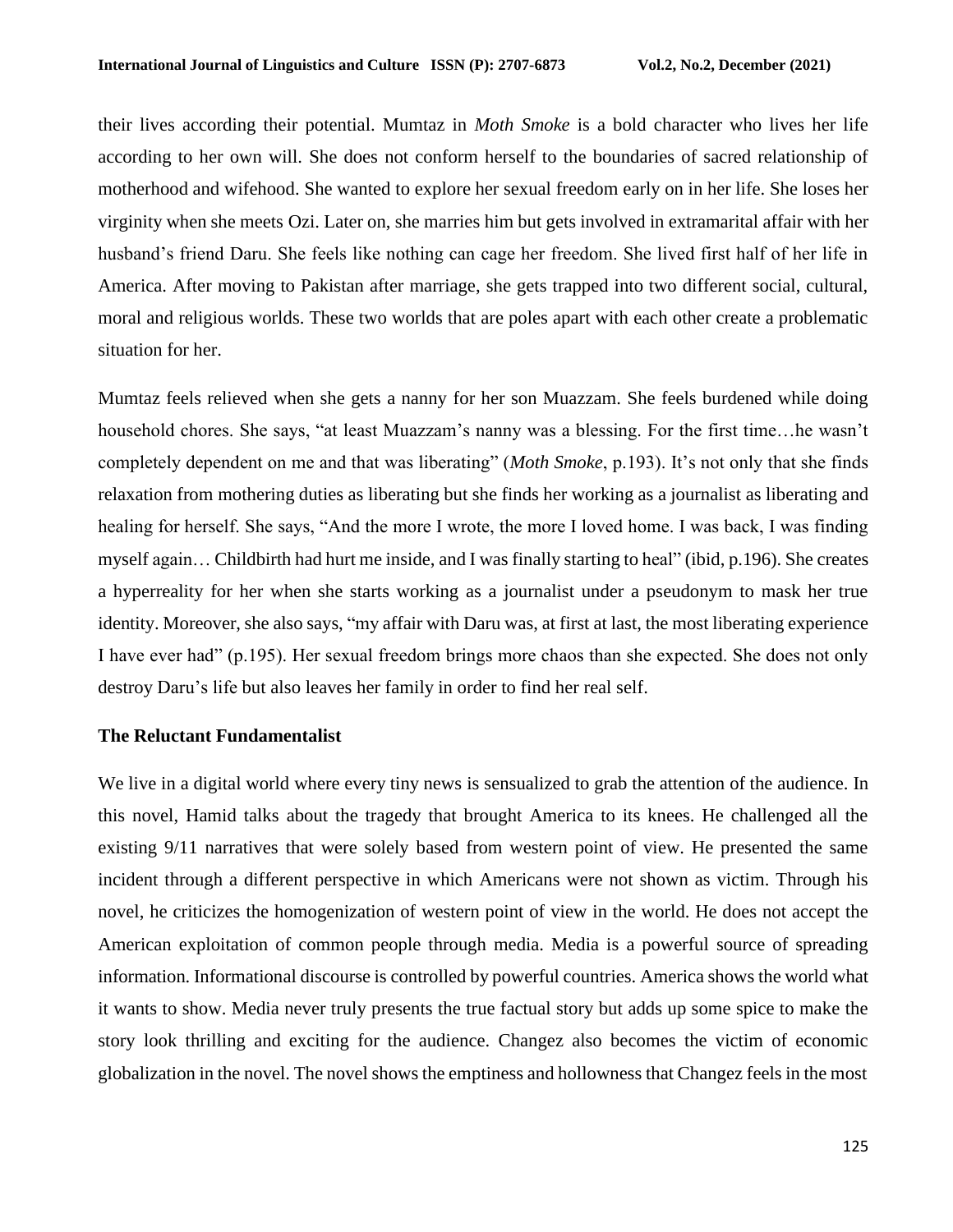exciting city of the world. Media plays its part in constructing or deconstructing certain views in the minds of the people.

Simulation and Hyperreality are the aftermath products of globalization. Globalization has turned the whole world into a global village. People from different social, cultural and religious backgrounds adapt new culture and explore new things. Hamid does not celebrate globalization in his novel but he presents it as a hegemonic institution. He points out that globalization does not help in the eradication of ethnic and racial division. He informs the world that global capitalist system of America is a way to rule the world.

In the novel, the main character Changez goes through different experiences that change his perspectives towards eastern and western world. Just like others, he was an admirer of America but 9/11 incident helps him in questioning the role of media that is controlled by America. He does not see the reality of 9/11 tragedy from the perspective that was presented in the media by the western news channels.

In the beginning of the novel, he endorses American economic globalization and becomes a part of false copy of American culture and values. He makes it clear to his addressee not to be frightened by his beard and says, "I am a lover of America" (TRF, p.1). This statement from him denies the general notion of westerners about people who have beard. He questions the representation of people who have beard in the western media. Western media links beard with terrorists and extremists. After 9/11 incident, he does not remove his beard even after his parent's disapproval of his beard look. He keeps his beard as a protest to give the awareness that beard is not a symbol of terrorist. He defies the symbol of beard that is propagated by western media through his resistance to shave it. That is how, he alienates himself from the false version of reality that is constructed by media images.

America holds power over rest of the world due to its economic power. Hamid controls the narrative in the novel through his character Changez. He controls, guides, silences and leads his addressee throughout the novel in other words, forces him to look at the world from his perspective. At first, Changez was unaware of the real motive of America but soon he realized that America benefits itself from the likes of capitalism, consumerism and globalization. He divulges the real agenda of America. Hamid shows the world the real victims of 9/11 incident. The dominant western discourse in media created a heated sentiments against Muslims. America's biased treatment with Muslims all over the world disturbed Changez the most. He gets inflicted by the media images of Americans destroying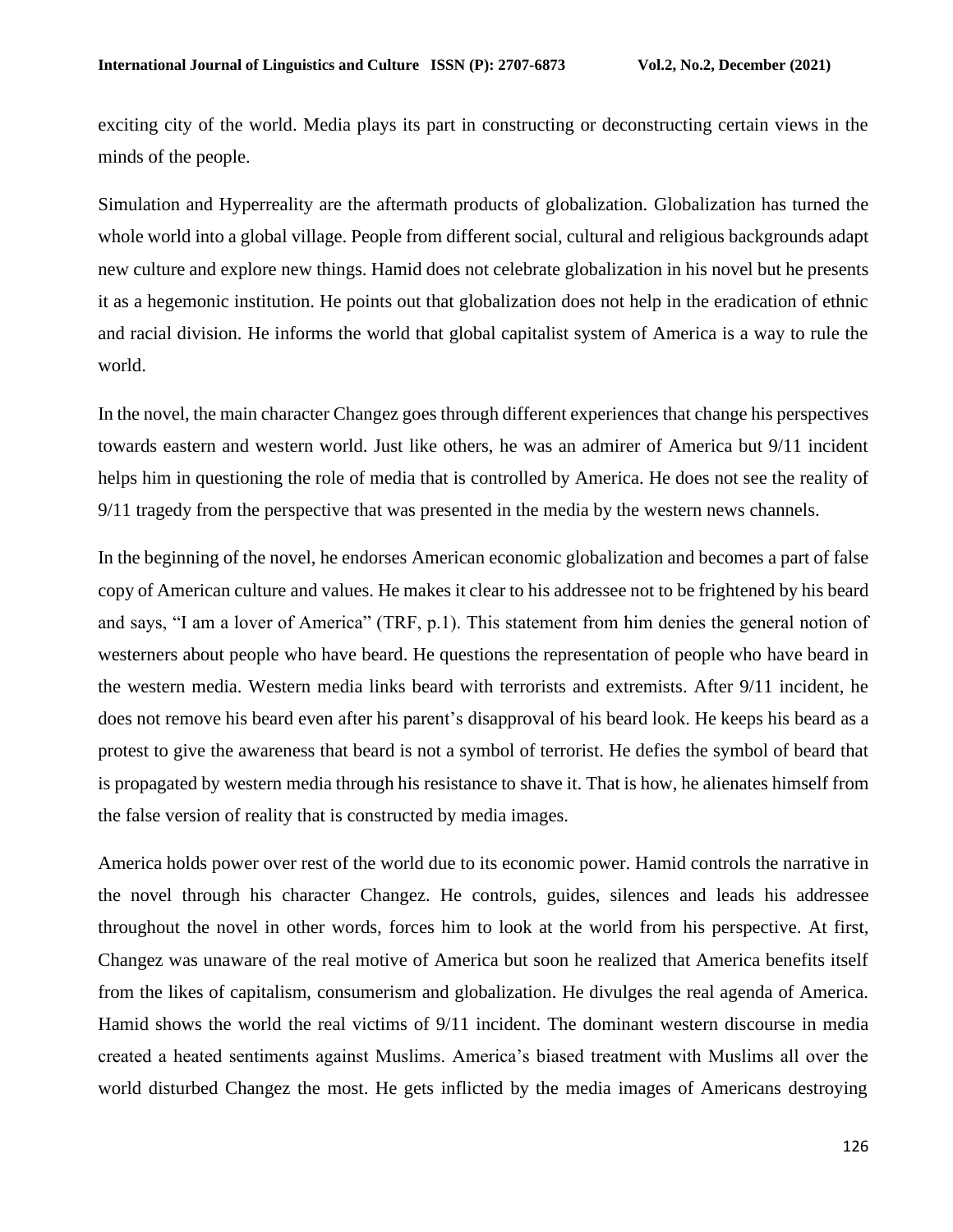Afghanistan on T. V. He doubts America's intentions of supporting Pakistan if India versus Pakistan clash happens. Moreover, the story of janissaries helps him in realizing his distorted identity. He was no more able to identify himself with Americans. Hamid exposes America's agenda of holding power in the name of war on terror. He does not only deny western's created identity of Muslims as fundamentalists but also proves with his actions that media projects biased views in the minds of people. He takes his addressee to the streets of Lahore where they see some girls are wearing jeans and some are wearing shalwar. This shackles the image of imposition of Islamic values on the women of Pakistan.

The impact of simulation and hyperreality is visible through the characterization of Changez. He describes himself as a hero of the movie but in reality, he struggles hard to maintain his position in American society. He says, "Princeton inspired in me the feeling that my life was a film in which I was the star and everything was possible" (TRF, p.3). Changez was immersed in the hyperreal world of America to an extent that he was unable to distinguish between his real life and life that watches on T.V. Likewise, he could not decide about the reality of 9/11 incident on T. V. He describes the event as, "I turned on the television and saw what at first I took to be a film. But as I continued to watch, I realized that it was not fiction but news" (p.82). He was unable to feel the sympathy towards Americans who got affected in the incident. Furthermore, he says that fictional characters move him when he develops a connection with them. This shows that people in the hyperreal world gets moved by the death of their favorite fictional character but remains unmoved by the death of real people in real life. It is because of the spread of proliferation of tragic images that people have stopped getting affected by the real tragic incidents. He says, "My thoughts were not with the victims of the attack—death on television moves me most when it is fictitious and happens to characters with whom I have built up relationships over multiple episodes" (p.83).

His true identity is torn and can be seen when he was unable to decide what to wear to meet Erica's parents. He narrates his feelings as, "I lacked a stable core. I was not certain where I belonged- in New York, in Lahore, in both, in neither" (TRF, p.168). His meeting with Erica's father does not go well as Erica's father had stereotypical biased views about Muslims and Pakistan. This showsthe fact that media is playing a significant role in inducing negative image off Muslims in the minds of the whole world. Hamid tries to unmask the American's ethnocentricity through the treatment of Changez from Erica's father.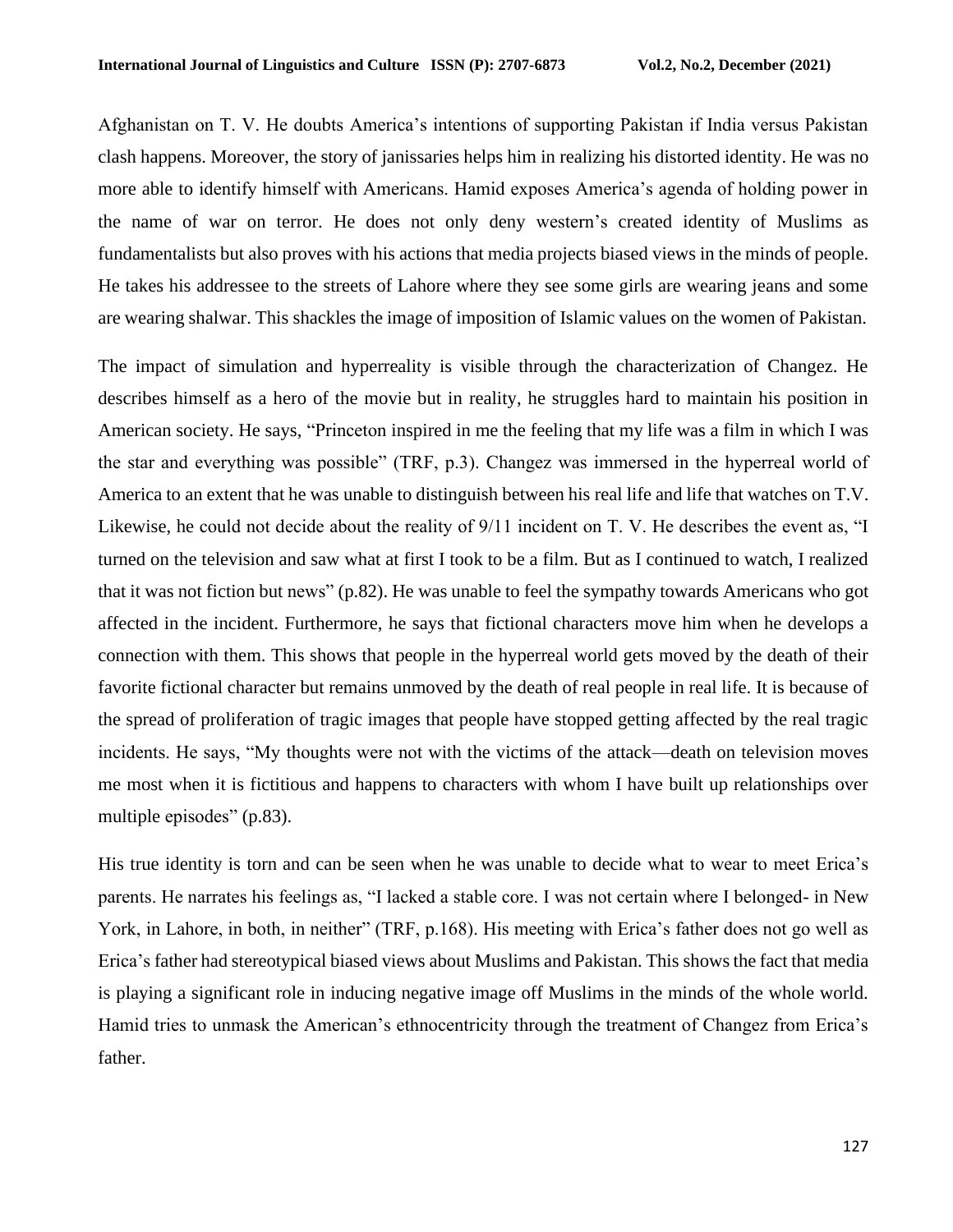America played a victim card after 9/11 incident for a long time and kept presenting Muslims as terrorists. America through its media corrupted the reality and truth about terrorism. America masks the reality, hides the news of its own people and propagates only the positive news about its country. Hamid is against the portrayal of Americans as heroes and Muslims as terrorists. He is at odds with the presentation of singular reality by American media. America controls the minds of the people through its skillful use of media technology. Baudrillard (2002) predicts that, "Fourth World War is elsewhere. It is what haunts every world order, all hegemonic domination – if Islam dominated the world, terrorism would rise against Islam, *for it is the world, the globe itself, which resists globalization"* (p.12).

It's not only Changez who becomes the victim of simulation and hyperreality. Erica, the female character in the novel creates a false copy of her ex-boyfriend in the image of Changez. She lets herself stuck in nostalgia. In the novel, Hamid criticizes the conniving role of western media. He does not present TV reports or documentaries to narrate tragic incident. Through this event, he shows the world a true face of America who played the role of sufferer but in real acted as assailants.

### *How to Get Filthy Rich in Rising Asia*

In this novel, Hamid presents the consequences of globalization on the life of characters. This novel shows that how global culture with the help of media erases local culture. People have started migrating from rural to urban in the pursuit of getting prosperity and wealth. Hamid talks about the modification of the cities to meet global ends in under-developing countries.

Characters in this novel has to face a lot of problems due to lack of powerful resources. The protagonist 'you' moves from village to city and his social status goes from poverty to wealthy. Protagonist 'you' gets influenced by the perfect and luxurious life that is shown on tv and billboards and creates a false sense of reality for himself. He forgets the difference between real and fictional way of living. To pursue his false sense of reality, he gets involved in water-bottling business in which he sells boiled water in mineral water bottles. People buy mineral water bottles to remain healthy but the availability of clean water is an illusion. They use mineral water bottles to give themselves a false sense of satisfaction and mark themselves different from lower status people. Hamid satirizes the consumerist society in which the goal is to accumulate wealth and display higher social status. The consumption of false media images motivates him to become a filthy rich without maintaining a distinction of virtue and vice. As a teenager, he worked as a DVD delivery guy and was aware of latest hits and popular actors of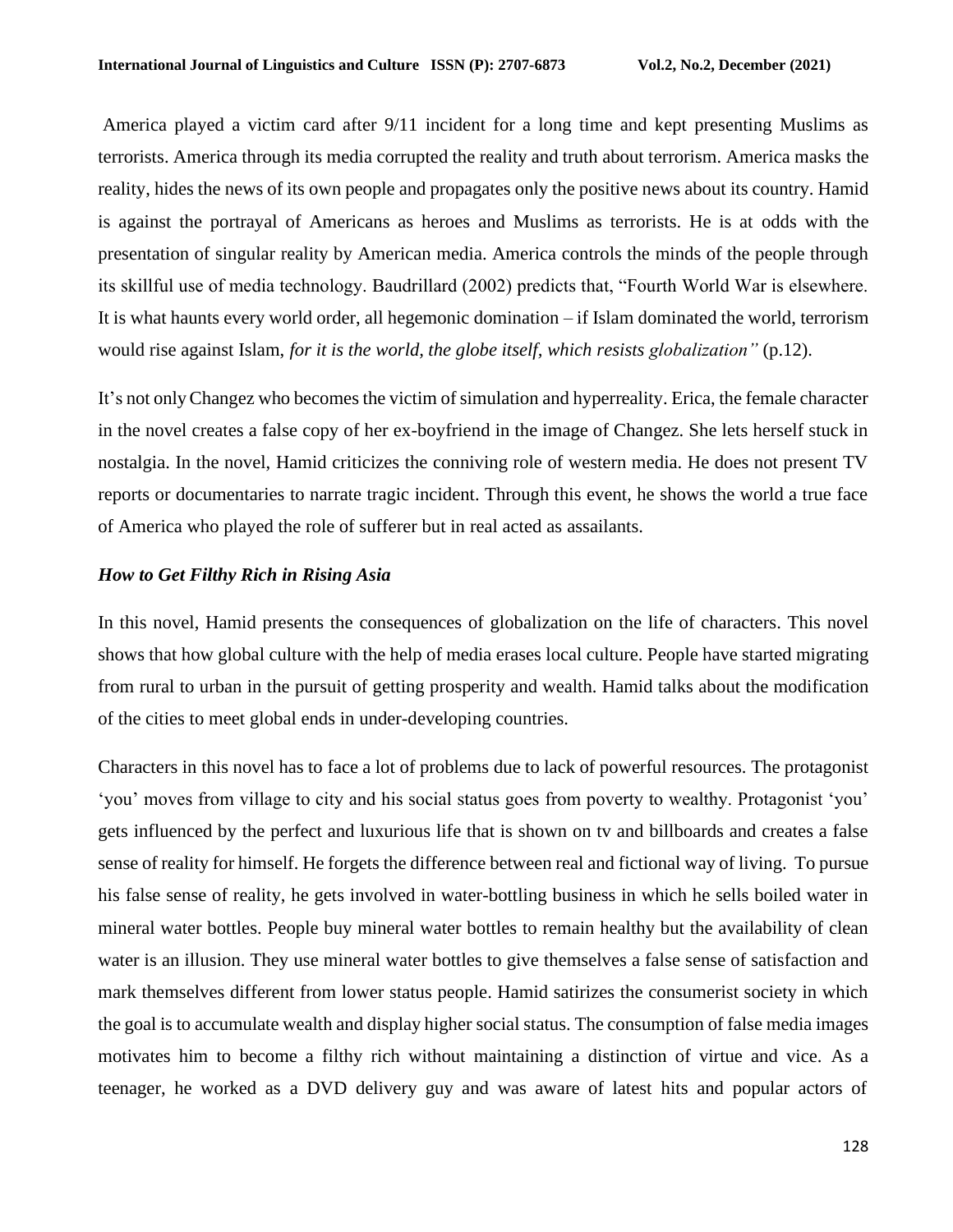Hollywood. Baudrillard (1989) says, "The cinema and TV are America's reality" (p.101). The protagonist 'you' and 'the pretty girl' model their lives according to America's reality. He goes through a swift transition in his life from being a delivery boy to university student, to local business man and to entrepreneur. He falls in love with 'the pretty girl' who leaves him after a one-night stand. She is shown as a passionate girl who wants to become famous model. She leaves behind her family and gets involved in illicit relationship with a photographer to make her way to the world of fashion.

The protagonist 'you' and 'the pretty girl' cross each other's paths over the years and get involved in sexual affairs but think that love is a distraction to be avoided if they have to survive in the fast paced and challenging world. They do not allow love to divert them from their ambitions. They achieve their goals by sacrificing their happiness and virtue along the way. They blinded themselves from the reality and remained in the pursuit of fame and wealth. The sense of pleasure and comfort that is induced by media images had a long-lasting effect on the characters. They become the victim of simulation and hyperreality. Their undauntable desire not just for wealth but for freedom leads them to damaging ends. Both characters follow immoral route to get the success in life. The protagonist 'you' triumphs over poverty by getting involved in violent and corrupt acts while 'the pretty girl' raises her celebrity status by losing her innocence. Hamid points out the harmful effects of media technology that lead people to immoral and unethical way of living. In the pursuit of globalized world, people have forgotten their social, cultural and moral values. The narrator distinguishes between the previous generation and the current generation on the basis of availability of media technology that has become the driving force of life. He says, "You boys, unlike your fathers, have grown up in the city, bombarded by imagery from television and billboards" (p.38). This is the reason that people are following western ideals without taking care of moral grounds.

Hyperreality is not only created by media images but also through the use of technologies. Hamid uses technology in the novel to show the difference that they bring in life. The protagonist 'you' in the end of the novel is on hospital bed and feels like a fictional character Cyborg (1998). He says, "you have become a kind of cyborg, part man, part machine" (p.185). He considers himself the part of machine and his reality starts disappearing. These machines manipulate his reality as narrator describes, "the last half decade of your life were mere a fantasy" (p.228). He starts considering his life as a fantasy and relates his reality with fictional character Cyborg. He is so immersed in his false reality that he starts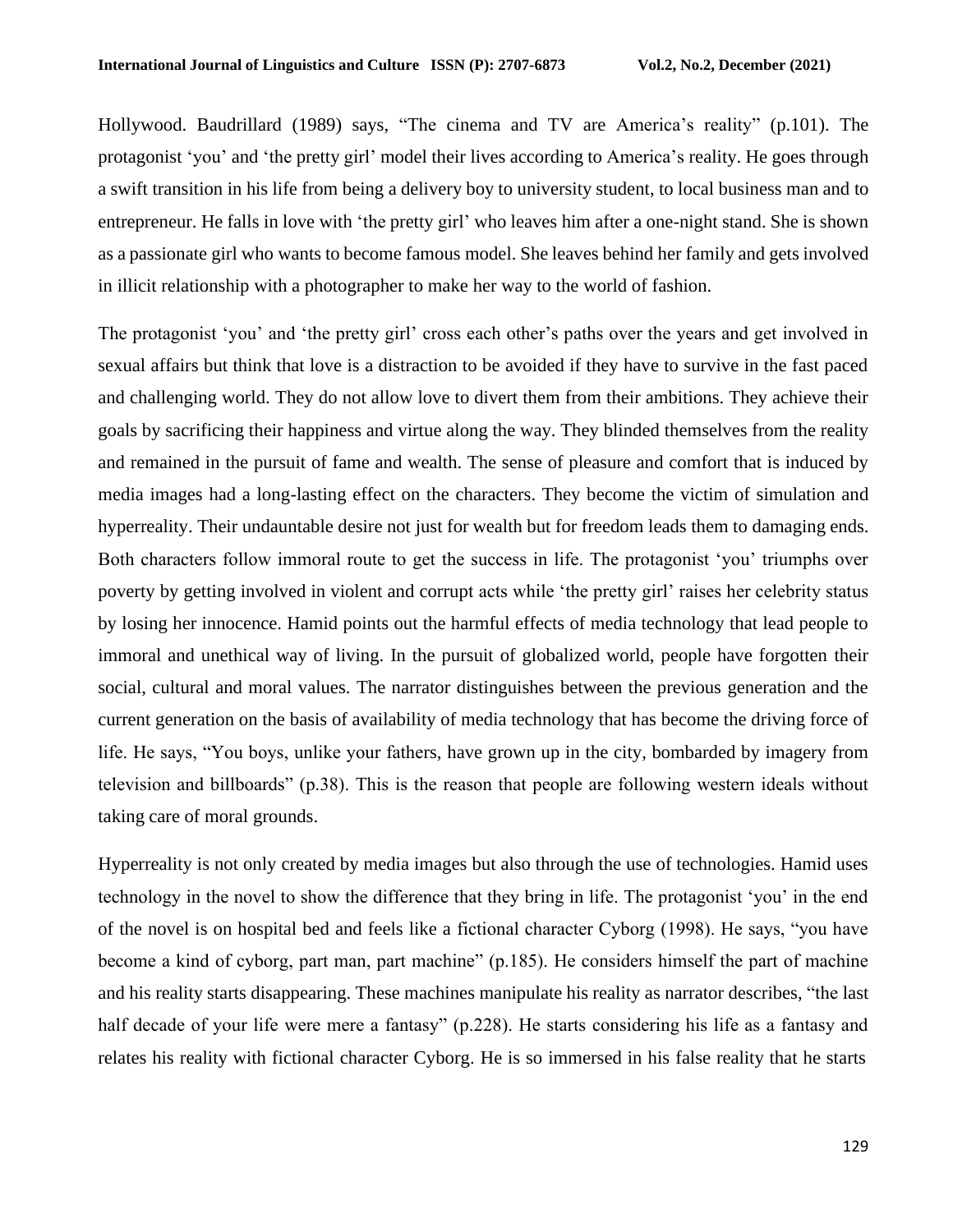thinking death is an illusion. He is so disillusioned that he lost a touch between reality and illusion on his deathbed.

## *Exit West*

In this novel, Hamid narrates the existing global migration crisis. He used the technique of magical realism to create a world that has no strict borders. He uses magical realism to give a tint of fantasy and reality. He combined different elements of absurdity to present the hyperreal world. His characters are torn between two worlds. They are not sure where they actually belong to. Nadia and Saeed overcome the challenges faced due to migration crisis.

In the novel, he blames media for portraying refugees as a potential threat. He discusses the issue of global migration crisis and highlights the biased treatment of white people against immigrants. He criticizes the closing of borders as narrator tells, "flow of migrants that was hitting the rich countries who were building walls and fences and strengthening their borders, but seemingly to unsatisfactorily effect" (p.71). To bring the ease in the life of immigrants, Hamid formulates a simulated reality by creating magical doors for everyone. Nadia and Saeed visit different parts of the world through magical doors after war crisis in their country. The narrator describes about the acknowledgment of magical doors by media and says, "Even the most reputable international broadcasters had acknowledged the doors existed, and indeed were being discussed by world leaders as a major global crisis" (p.83). These magical doors proved to be a survival kit for many immigrants. All the immigrants live under one roof and show compassion for each other.

Nadia shows open attitude towards different cultures. Hamid tries to portray that religion, skin color, language, ethnicity and social status do not matter in the age of globalization. He "…advocated a banding together of migrants along religious principles, cutting across divisions of race or language or nation, for what did those divisions matter now in a world full of doors" (p.152). He tries to show the world that people from different social, cultural and national background can live together peacefully under one roof. Media needs to work with more responsibility in order to create a positive image of immigrants. The impact of media can be seen on the lives of characters. They are either connected or disconnected from each other through their phones. They were transported to different places mentally through their cell phones as described by the narrator: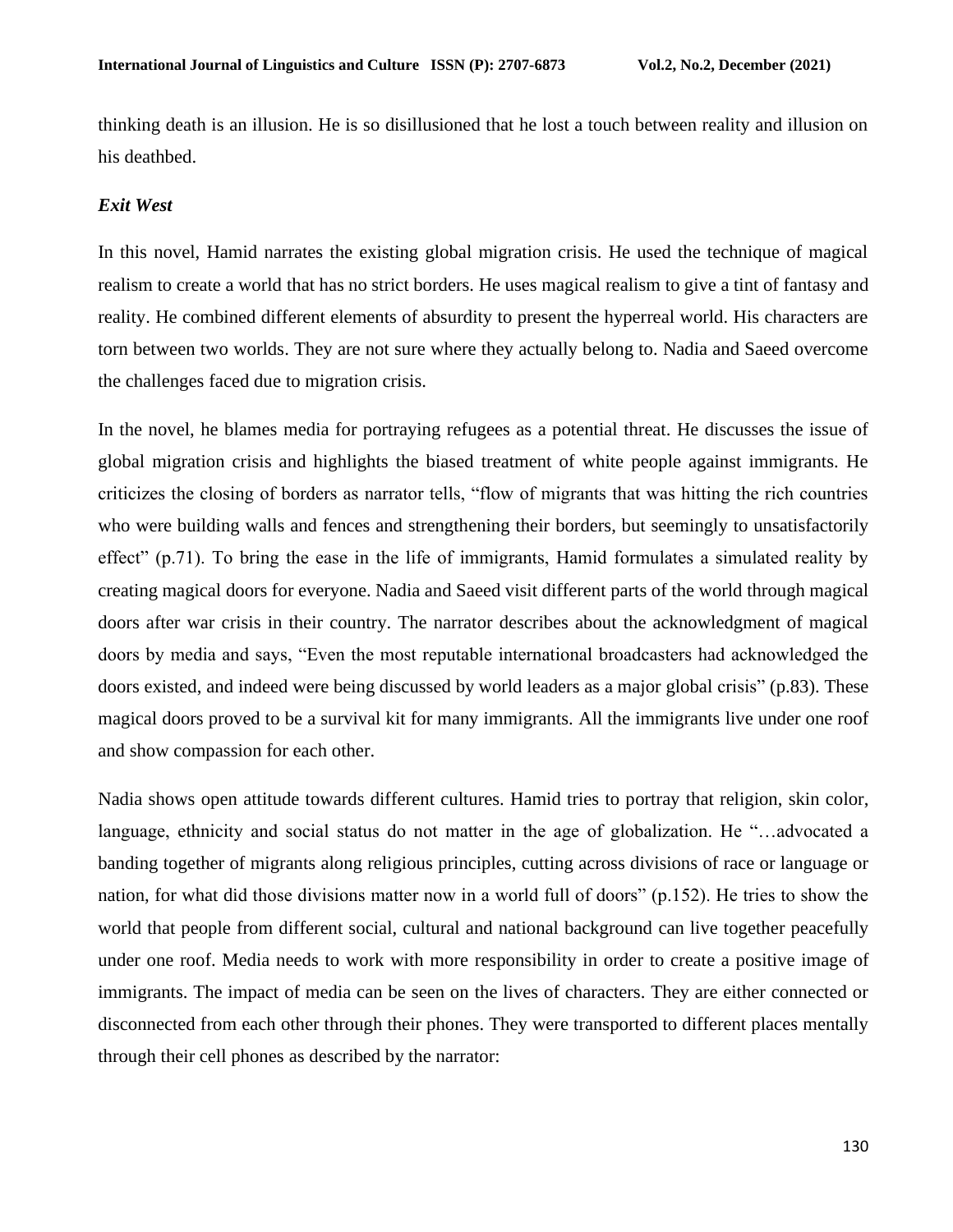In their cell phones were antennas, and these antennas sniffed out an invisible world, as if by magic, a world that was all around them, and also nowhere, transporting them to places distant and near, and to places that had never been and would never be. (*Exit West*, p.35)

Nadia creates a fake id on social media in order to hide her true identity. Hamid points out the negative consequences of media as it leads people to become addicted to false reality. This virtual world makes teenagers and adults the victim of hyperconnectivity. He writes, "Online there was sex and security and plenty and glamour" (p.39). This gives a proposition that media technology is affecting people all over the world but more in a negative way.

Hamid through his portrayal of female character Nadia busted many myths related to the image of Muslim women. She was a part of strict religious family but she was liberal in her thoughts. She is shown as a woman who wears black robe. Black robe is a symbol of oppressed and submissive women in the eyes of western media. Nadia debunks the image of black robe when she tells the reason why she wears black robe, "so men don't fuck with me" (p.16). Black robe is a symbol of religious piety but west takes it as a symbol of oppression. Saeed perceives Nadia as a religious girl when he sees her in black robe. She tells him that she does not even offer prayers that shocks Saeed. She is shown as a bold and courageous girl who rides a motorbike too, Policemen assume her a man disguising as a woman so ask her to remove the helmet. She overturns patriarchal structures through her costume as narrator says, "to resist the claims and expectations of the world" (p.45). She questions the stereotypical tags for Muslim women by showing how her costume helps her to get freedom and overthrow male domination.

# **Conclusion**

In Hamid's novels we can easily identify the inability on part of the characters to identify with the simulated realities created by the postmodern world. This inability of their consciousness leads them to their mutated individual strikingly different from their old identities. The characters unaware of their fabricated false realities consume their new identities as a way of survival in the postmodern world as if their new identities are real. In *Reluctant Fundamentalist* we see how Changez desires for a new life in the west inspired by an 'American dream'. Baudrillard suggests that fulfillment or happiness is found through simulation and imitation of a transient simulacrum of reality. Changez strives to be accepted by his American friends by transforming himself to simulated personality of a New Yorker, "the feeling that my life was a film in which I was a star and everything was possible." (Hamid, 2007) but is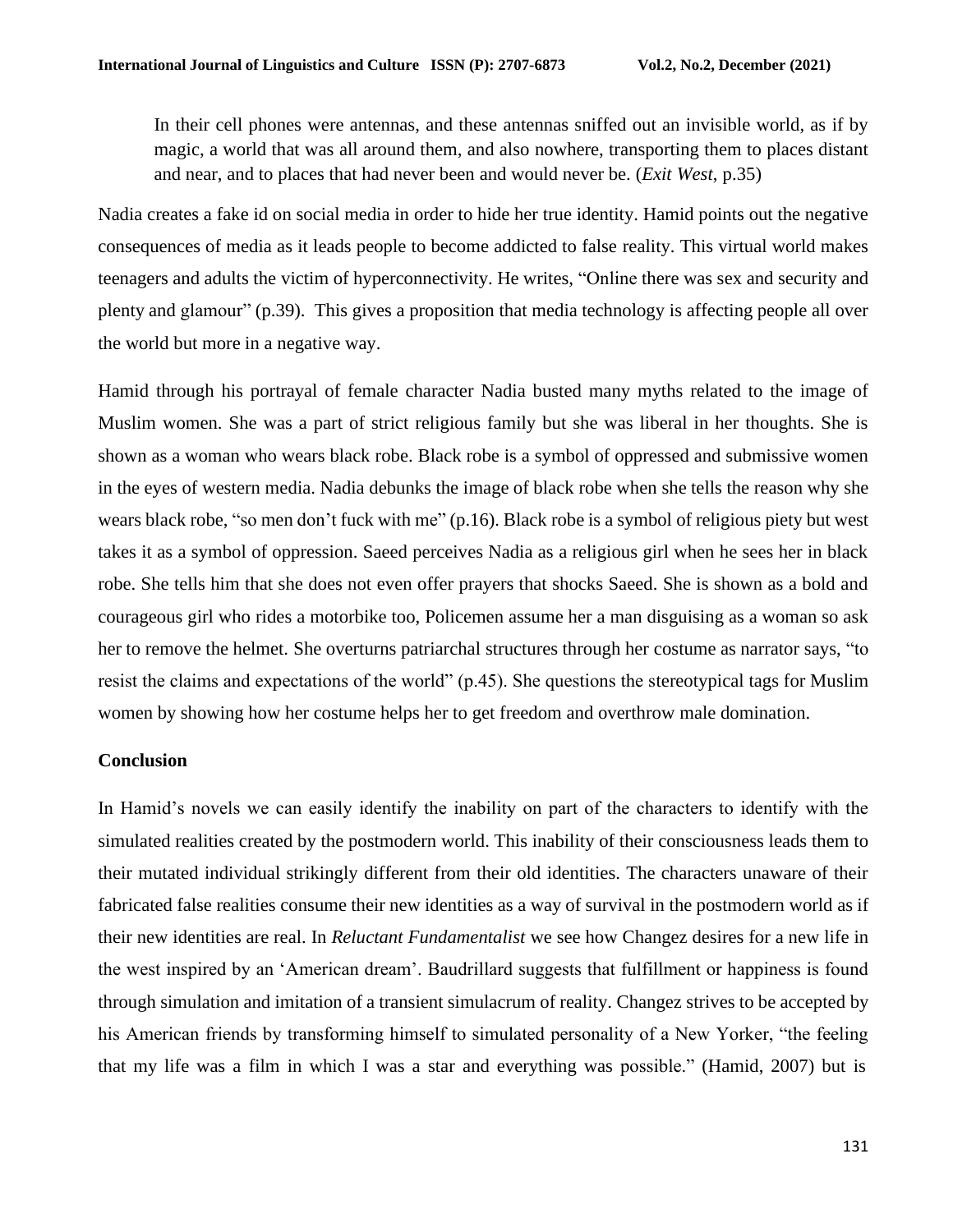ultimately disillusioned when the reality hits him hard hence, ending up as an anti-US lawyer back in Pakistan.

In *Moth Smoke* a conflict and tension arises between the characters due to the postmodern society where television and mass media play a pivotal role in enacting narratives and maintaining social status. Luxuries are through of as a sign signifying rich class. Daru is constantly made aware of his inferior status by access to luxury and facilitations provided by science and technology to his old friend. The characters in the protagonist's surroundings undergo through the stages of hyper reality i.e., order of malefic, order of sacrament, order of sorcery and finally that of simulation to achieve their individuality (Baudrillard, 1983, p.9).

Similarly, in the novel *How to get Filthy Rich in Rising Asia* globalization and late capitalism with the historical and cultural forces build the contested self of the protagonist who is eager to rise from economic disparity and inequality. The fittest of all individuals gets to survive the new hyper real world created in name of globalization and neo-liberalism. This new notion of slippery simulated self is considered as a vital tool for material success. Temporal distortion created by the introduction of new technologies and means of communication also speaks of the exquisite hyper real atmosphere in Hamid's fiction. Thus, Hamid's characters are influenced by hybridization, westernization, globalization, capitalism and consumerism constructing their concocted simulated selves which makes them disillusioned and miserable. The analysis has clearly demonstrated that the interplay of simulacrum and hyper-reality misleads the various characters who live disillusioned lives structured by media and technology. Both male and female characters subvert the normative socio-cultural identities and roles traditionally assigned to them in favor of self-centered and hyper-real personas. Thus, the interplay of hyper-reality and simulacrum while offering temporary recluse proves to be hollow and false, which in turn, creates distorted identities.

#### **References**

Antony and Tramboo. (2020). 'Hyperreality in Media and Literature: An Overview of Jean Baudrillard's Simulacra and Simulation'. *European Journal of Molecular & Clinical Medicine. Vol.7 (10). Pp.3314-3318.*

Baudrillard, J. (1975). The Mirror of Production, trans. *Mark Poster (St. Louis: Telos Press, 1975)*, *121*.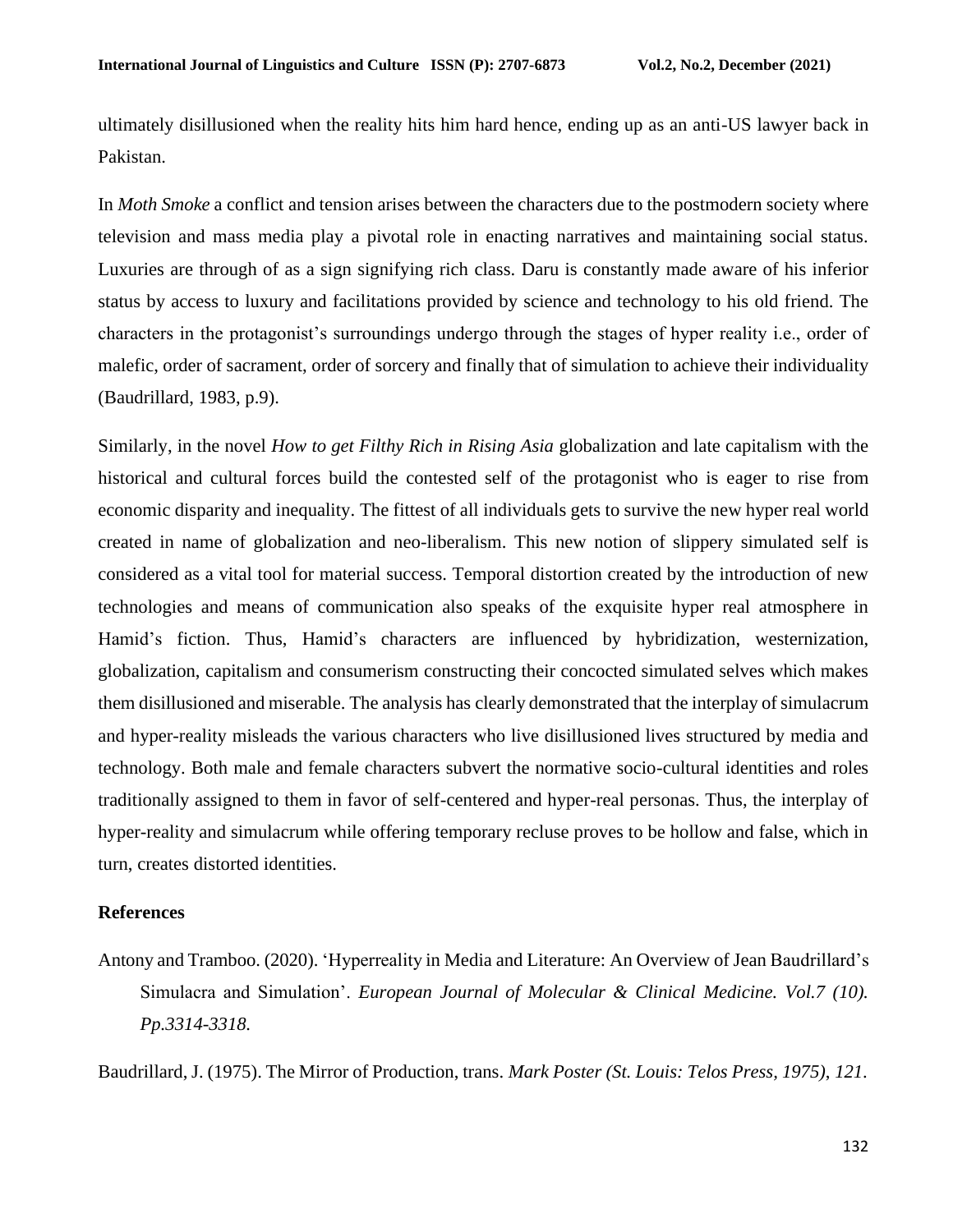- Baudrillard, J. (1983). The precession of simulacra. *New York*.
- Baudrillard, J. (1994). The Illusion of the End, trans. *Turner C., Cambridge: Polity*.
- Baudrillard, J. (1994). *Simulacra and simulation*. University of Michigan press.
- Baudrillard, J. (1996). The System of Objects, trans. J. Benedict. *London and New York: Verso*.
- Baudrillard, J. (2016). *The consumer society: Myths and structures*. Sage.
- Baudrillard, J., & Foss, P. (1983). *Simulations* (p. 1). New York: Semiotext (e).
- Baudrillard, J., & Turner, C. (1989). America.
- Hamid, M. (2000). *Moth Smoke.* India: Penguin Books.
- Hamid, M. (2007). *The Reluctant Fundamentalist.* England: Penguin Books.
- Hamid, M. (2013). *How To Get Filthy Rich In Rising Asia.* India: Penguin Books.
- Hamid, M. (2014). *Discontent and Its Civilizations: Dispatches from Lahore, New York and London*. Penguin UK.
- Hamid, M. (2017). *Exit West.* India: Penguin Books.
- Hartnell, A. (2010). Moving through America: Race, place and resistance in Mohsin Hamid's The Reluctant Fundamentalist. *Journal of Postcolonial Writing*, *46*(3-4), 336-348.
- Hemma, Y., & Shabrang, H. (2019). Simulation and Hyperreality in a Scanner Darkly. *International Journal of Linguistics, Literature and Translation*, *2*(4), 290313.
- Jay, P. (2011). *Global Matters*. Cornell University Press.
- Kellner, D. (2005). Baudrillard, globalization and terrorism: Some comments on recent adventures of the image and spectacle on the occasion of Baudrillard's 75th birthday. *Baudrillard Studies*, *2*(1), 1-17.
- Liktor, C., & Erbora, A. The Postmodern Condition in Don DeLillo's Fiction: White Noise and Players.